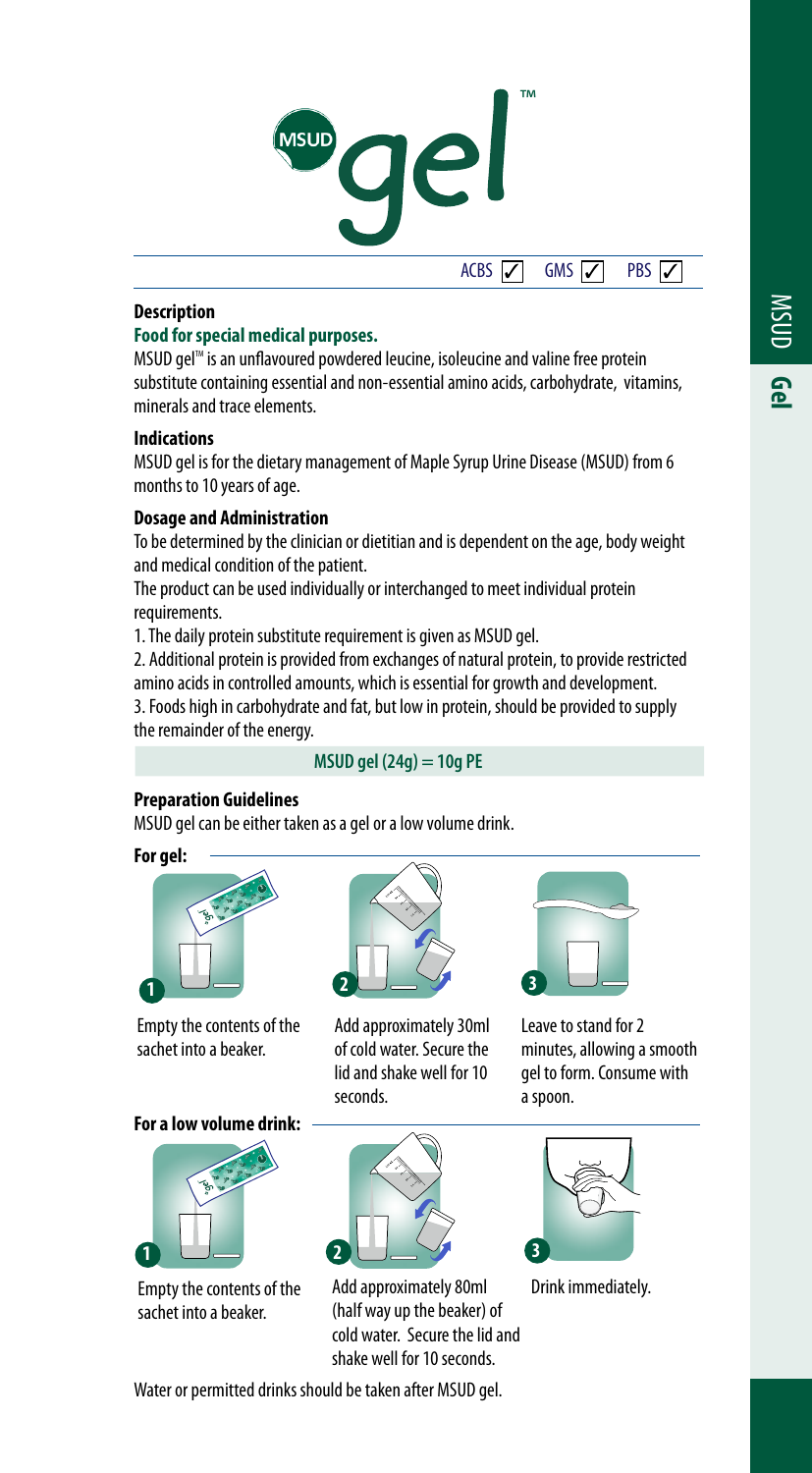**IMPORTANT NOTICE**

Must only be given to children with proven Maple Syrup Urine Disease under strict medical supervision.

Suitable from 6 months to 10 years of age.

Diet must be supplemented with natural protein, water and other nutrients in prescribed quantities to supply leucine, isoleucine and valine, fluid and general requirements.

Not for use as a sole source of nutrition.

For enteral use only.

#### **Nutritional Information**

|                              |                | Per                 | Per             |               |      | Per  | Per             |
|------------------------------|----------------|---------------------|-----------------|---------------|------|------|-----------------|
|                              |                | 100q                | <b>MSUD</b> gel |               |      | 100q | <b>MSUD</b> gel |
|                              |                |                     | 24g sachet      |               |      |      | 24g sachet      |
| Energy                       | kl             | 1440                | 346             | Sodium        | mq   | 379  | 91              |
|                              | kcal           | 339                 | 81              |               | mmol | 16.3 | 3.9             |
| Fat                          | q              | 0.05                | 0.02            | Chloride      | mq   | 583  | 140             |
| of which saturates           | $\mathfrak{g}$ | 0.0                 | 0.0             |               | mmol | 16.3 | 3.9             |
| Carbohydrate                 | q              | 42.9                | 10.3            | Potassium     | mq   | 938  | 225             |
| of which sugars              | g              | 27.1                | 6.5             |               | mmol | 23.5 | 5.6             |
| Protein equivalent           | $\mathfrak{g}$ | 41.7                | 10              | Calcium       | mq   | 1083 | 260             |
| I-Isoleucine                 | q              | $\theta$            | $\mathbf{0}$    |               | mmol | 27.1 | 6.5             |
| I-Leucine                    | g              | $\overline{0}$      | $\theta$        | Phosphorus    | mq   | 825  | 198             |
| L-Valine                     | g              | $\theta$            | $\theta$        |               | mmol | 76.4 | 6.3             |
| Salt                         | q              | 0.95                | 0.23            | Magnesium     | mq   | 167  | 40              |
| <b>Vitamins and minerals</b> |                |                     |                 |               | mmol | 6.8  | 1.6             |
| Vitamin A (RE)               | μg             | 600                 | 144             | Iron          | mq   | 14   | 3.4             |
| Vitamin D                    | μg             | 14.6                | 3.5             | Zinc          | mq   | 11   | 2.6             |
| Vitamin E (aTE)              | mq             | 9.0                 | 2.2             | Copper        | mq   | 0.80 | 0.19            |
| Vitamin K                    | μg             | 41                  | 9.8             | lodine        | μg   | 138  | 33.1            |
| Vitamin C                    | mq             | 63                  | 15              | Selenium      | μg   | 35   | 8.4             |
| Thiamin                      | mq             | 1.0                 | 0.24            | Manganese     | mq   | 1.7  | 0.41            |
| Riboflavin                   | mq             | 1.2                 | 0.29            | Chromium      | μg   | 71   | 17              |
| Vitamin B6                   | mq             | 1.1                 | 0.26            | Molybdenum    | μg   | 50   | 12              |
| Niacin                       | mg (mg NE)     | 14 (38.2) 3.4 (9.2) |                 | <b>Others</b> |      |      |                 |
| Folic acid                   | μg             | 208                 | 50              | Choline       | mq   | 279  | 67              |
| Vitamin B12                  | μg             | 2.0                 | 0.48            |               |      |      |                 |
| Pantothenic Acid             | mg             | 5.0                 | 1.2             |               |      |      |                 |
| <b>Biotin</b>                | μg             | 25                  | 6.0             |               |      |      |                 |